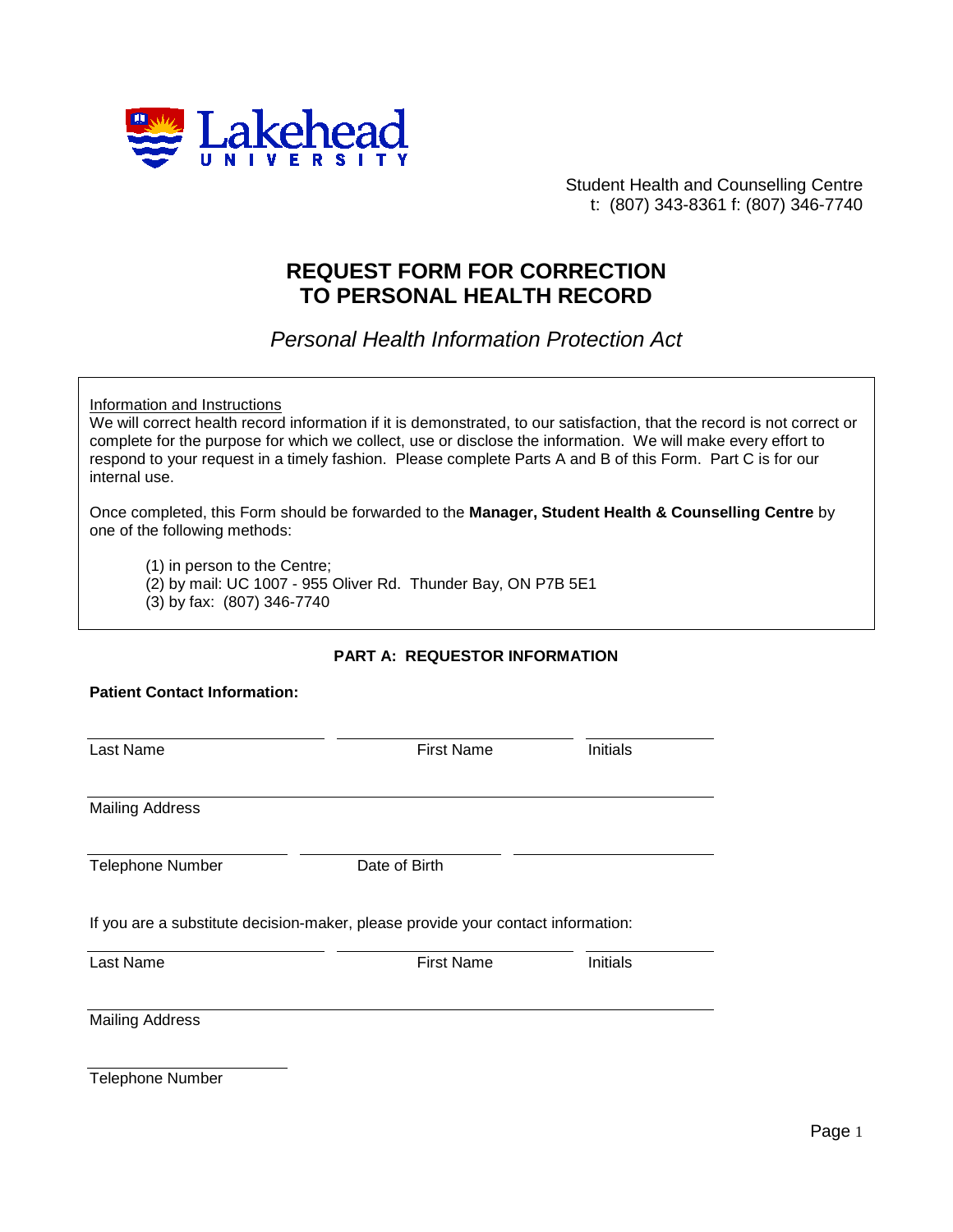## **Note:** Include copies of documents that provide your authority as a substitute decision-maker**.**

## **PART B: CORRECTION REQUEST**

**(1)** List or attach the correction(s) requested, with reasons for the correction(s):

| <b>Requested Correction(s)</b> | <b>Reasons for Correction(s)</b> |  |  |
|--------------------------------|----------------------------------|--|--|
|                                |                                  |  |  |
|                                |                                  |  |  |
|                                |                                  |  |  |
|                                |                                  |  |  |
|                                |                                  |  |  |
|                                |                                  |  |  |
|                                |                                  |  |  |

**(2)** Would you like us to give notice of the correction(s), to the extent reasonably possible, to others to whom we have disclosed the incorrect information? (We will only do so if this notice will affect your health care or otherwise benefit you.)  $\overline{a}$ 

| Yes                   | No |              |
|-----------------------|----|--------------|
| Requestor's Signature |    | Name (print) |
| Date                  |    |              |